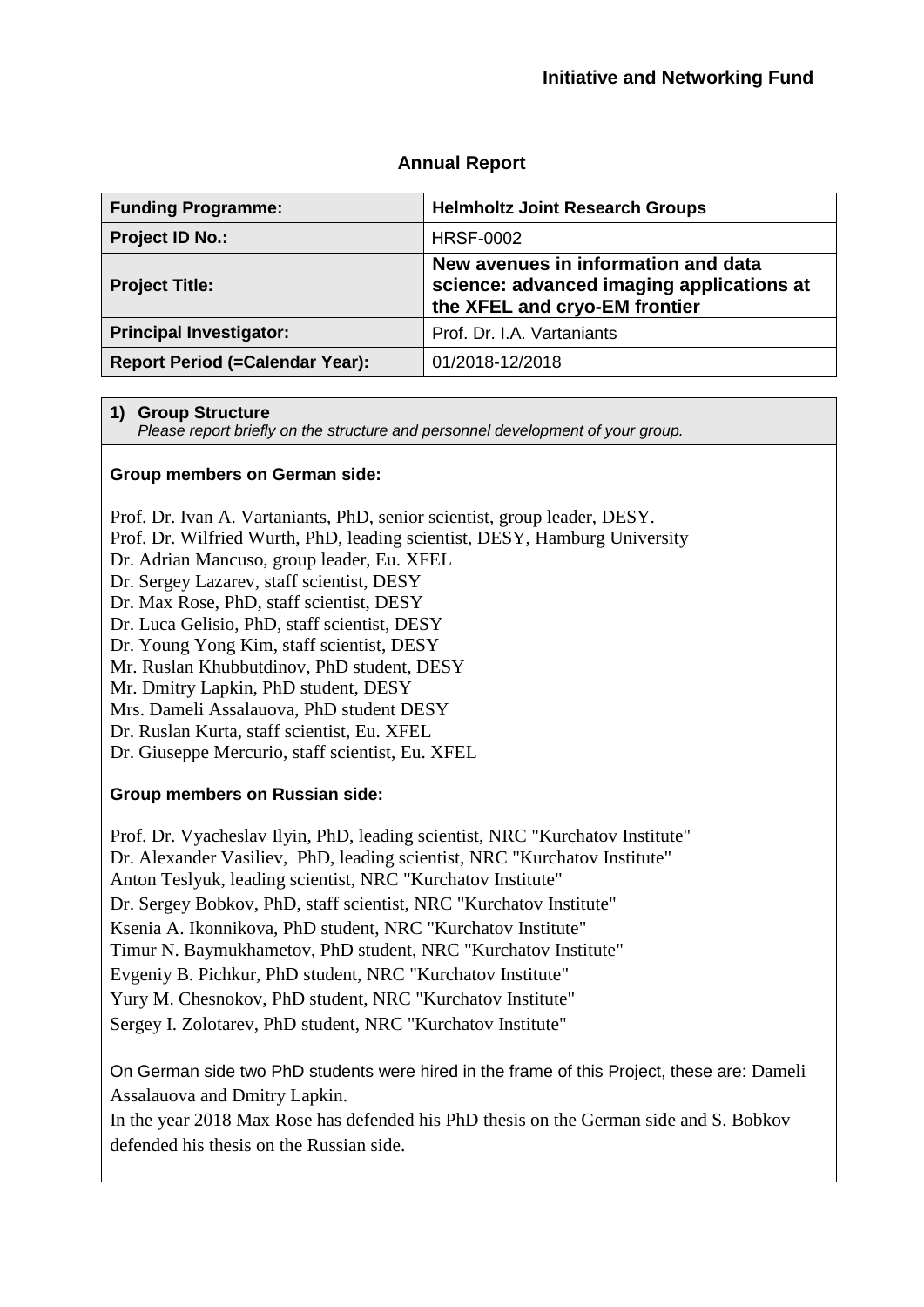#### **2) Network/ Meetings**

*Please describe how the group works together. Have there been any international meetings organized by or attended by the group? What is the contribution of the group to the networking of international partners and the Helmholtz Centre?*

The group was actively working together. We have two Workshops organized on a German (DESY) and Russian (Moscow) sides.

First Kick-off Meeting was organized at DESY on February 15-16, 2018. Second Meeting was organized at Moscow State University on November 27-28 2018. See for the schedule of the Meetings Attachments.

Besides that we have few short term visits from German side to Russia and from Russia to Moscow for discussions and updates of the project as well as for participation of European XFEL and DESY Photon Science user Meetings and experiments performed at European XFEL.

We had a longer term (three months) visit of S. Zolotarev (NRC "Kurchatov Institute") to DESY, when he was working on the data analysis obtained in the first single particle imaging (SPI) experiments at European XFEL.

Results of the research performed in the frame of this Project were reported on a number of National and International Conferences and Workshops (see for the list Appendixes).

#### **3) Scientific Progress / Milestones**

*How has your work plan progressed? What important milestones could be achieved during the report period? Is the progress of your work in accordance with original planning or has the work plan been changed?*

## **Description of work performed in the reporting year and scientific results**

#### **obtained**

A joint project supported by the Russian Science Foundation (RSF, grant № 18-41- 06001) and the Helmholtz Association (Germany, HRSF-002 grant) has been carried out by the research teams of DESY (Hamburg) and European XFEL (Schenefeld) on German side and NRC "Kurchatov Institute" (Moscow) on the Russian side from the beginning of 2018 on the topic "New avenues in information and data science: advanced imaging applications at the XFEL and cryo-EM frontier".

Two workshops were organized at DESY, Hamburg (Germany) on February 15-16 (2018) and in Moscow on November 27-28 (2018). These Workshops were attended by the majority of the project participants from the Russian and German sides. The list of talks presented at these Workshops may be found in the attached files.

Members of the Russian team (A. Teslyuk and S. Bobkov) together with the members of the German team (I.A. Vartaniants, L. Gelicio, M. Rose, Y. Y. Kim) participated in the p2013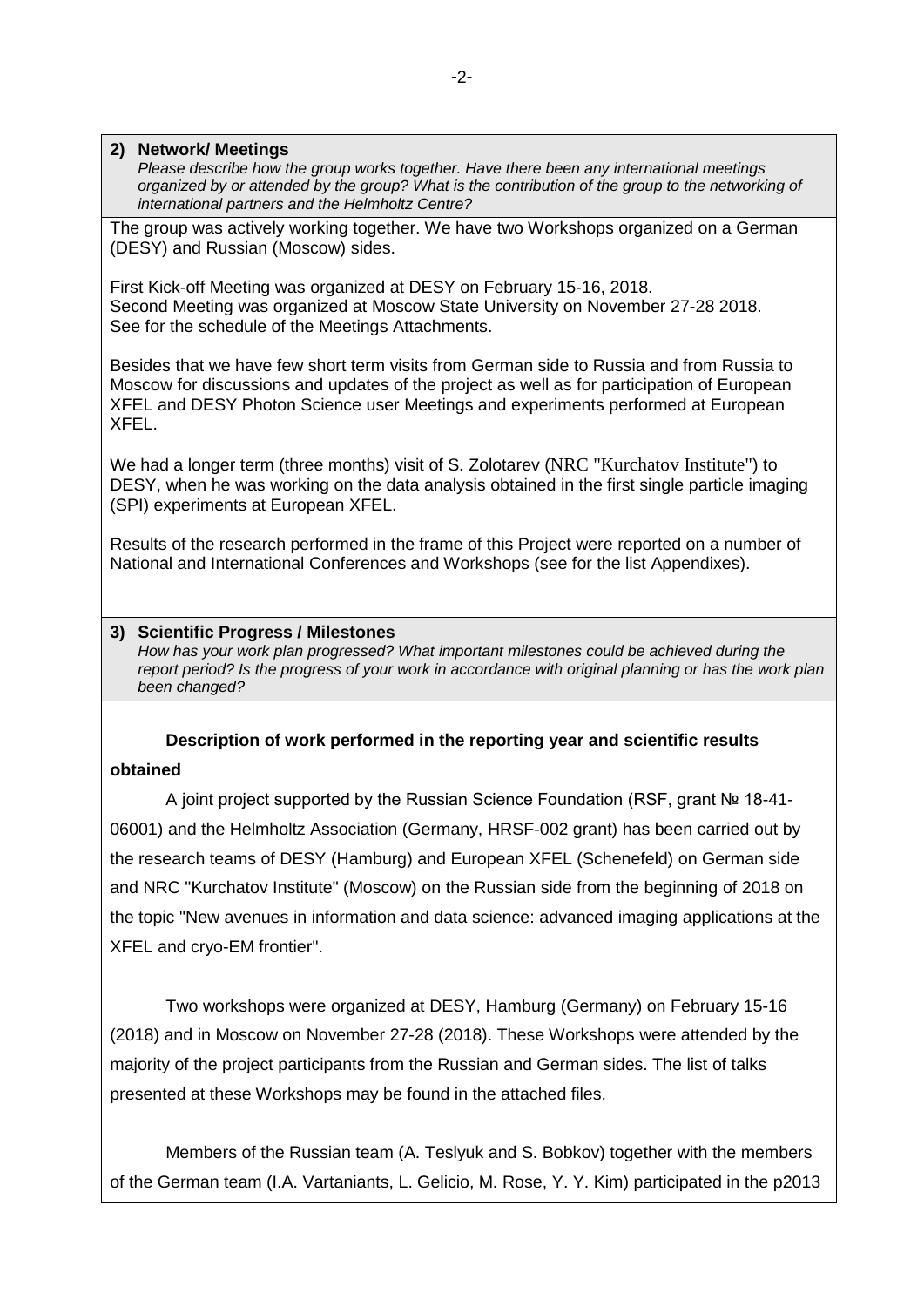XFEL experiment in December 2017. S. Zolotarev participated in joint work with the DESY team on processing the first data of the "EuXFEL SPI proposal p2013" experiment and participated in the "EuXFEL FXE proposal 2111" experiment on August 23-27.

The Kurchatov Institute is planning to participate in the experiments SPI p2145 and SPI p2146 at the European XFEL in May-June 2019.

In August 2018 M. Rose has defended his thesis on: "Coherent X-ray diffractive imaging of biological samples in 2D and 3D with synchrotron and XFEL radiation" (scientific advisors: Prof. Dr. I. A. Vartaniants (DESY) and Prof. Dr. W. Wurth (DESY)). In October 2018, S. Bobkov defended his PhD thesis on "Classification of diffraction patterns of biomolecules by analyzing their 3D structure using machine learning methods" (scientific advisor V.A. Ilyin (Kurchatov Institute), scientific consultant I.A. Vartanyants (DESY)). The main results of the dissertation work were the basis for the development of the program platform within the project, as well as the basis for the development of the project in the year 2018. The development work in the year 2018 was carried out by A.B. Teslyuk, S.A. Bobkov, E.B., Pichkur, and T.N. Baimukhamedov.

The main goal of the project is to provide data processing and analysis of streaming data obtained in experiments at the European X-ray Free-Electron Laser (European XFEL) and modern cryogenic electron microscopes (cryo-EM) to study the three-dimensional (3D) structure of single nanoscale particles (viruses, large biological molecules and other objects) in the quasi-real-time regime of these data acquired at these experimental facilities.

In 2018, the following results were obtained:

The review and analysis of algorithms and software used for processing experimental data at XFELs and cryo-EM is prepared. The list of references includes 53 publications. The focus was on the platform components of the conveyor data processing at the European XFEL and cryo-EM, which were used in the project development in the year 2018.

On the basis of the computer resources of the NRC Kurchatov Institute a hardwaresoftware stand was created using: containers *Docker Community Edition* version 18.03.1-ce with the support for *Nvidia* accelerators; control systems in a cluster of containers and provide network connectivity to containers based on *Kubernetes* 1.11.0; the virtual network infrastructure on the basis of Flannel 0.10. The results of testing showed excellent prospects for containerization of the platforms under developing with the complete elimination of the manual work. The use of the containerization technology in the *Docker* system solution for the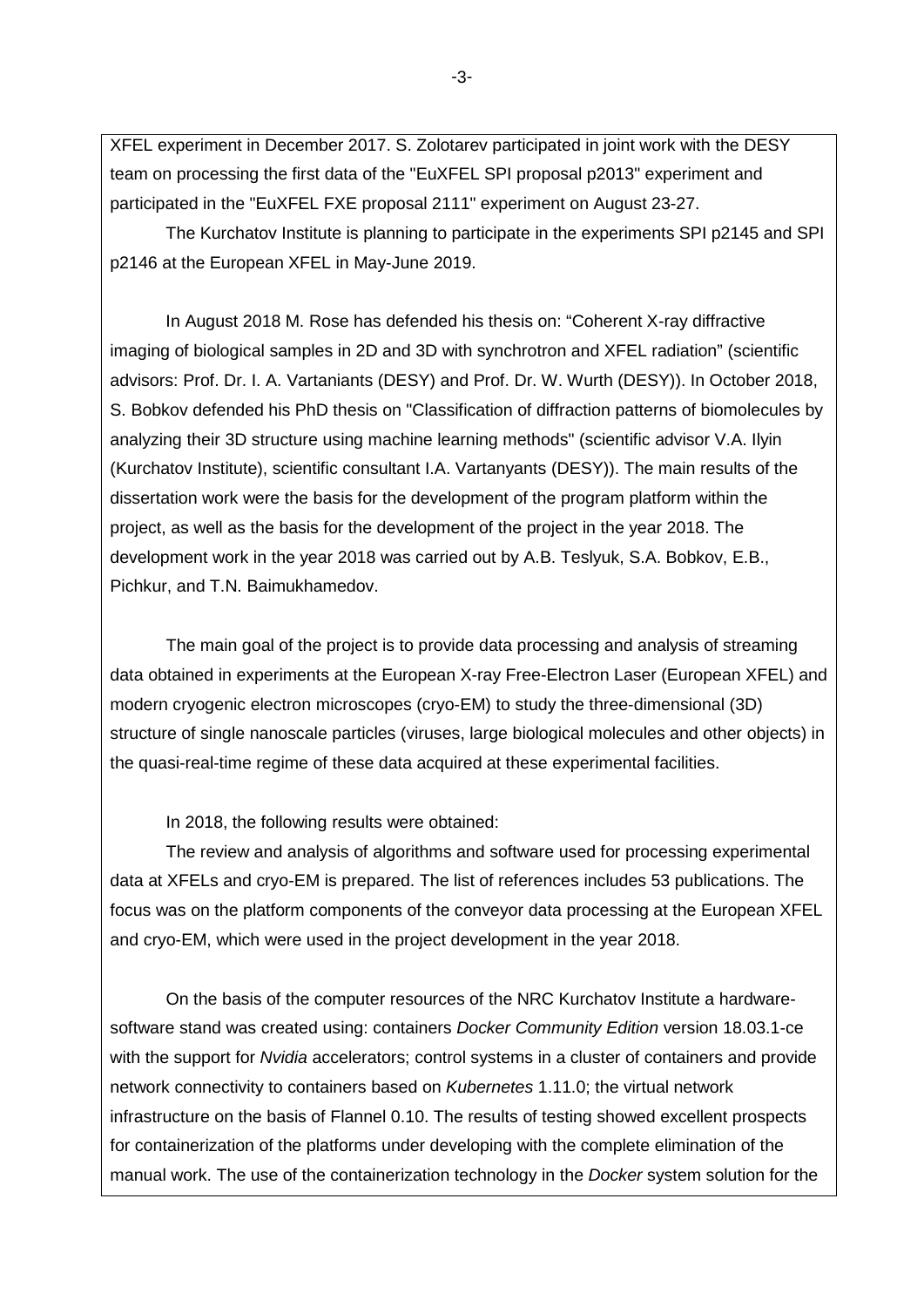execution of application modules and their orchestration during the operation of the pipeline platform will allow to build complex composite applications efficiently and provide fast and flexible management of the platforms performance. This technological solution will allow automating the deployment of containerized applications on different computing platforms, providing horizontal scaling, flexible management of the cluster size depending on the load, abstracting the host system level from the application level.

The following machine learning methods were considered for the development in the year 2018:

- maximum likelihood principle for the method of advanced filtering of diffraction patterns
- continuous wavelet transform (*CWT*) based method for estimating the size of the detected particle
- *FSC* (Fourier shell correlation) method for resolution estimate of 3D structure, as well as a half-bit evaluation criterion correlation threshold based on informationentropy approach
- method of linear regression for the alignment of a structure when calculating *FSC*
- support vector machine (*SVM*) for the classification of diffraction patterns
- methods of convolutional neural networks for classification of diffraction images
- K-means method for clustering diffraction images.

These methods were tested on examples of data processing of single particle imaging (*SPI*) experiments performed at the LCLS (Stanford) and cryo-EM microscopes at the NRC "Kurchatov Institute" and CNRS (Grenoble). Testing has shown their high efficiency at different stages of the full cycle of data processing of *SPI* experiments.

An architecture of the pilot software platforms for pipeline processing of streaming data at the European XFEL and cryo-EM was developed. On this basis, the relevant pilot software platforms were created, which were installed at the supercomputer resources of the Kurchatov Institute. With their use, full data processing of the *SPI* experiments at the European XFEL, and experiments at cryo-EM microscopes at the NRC "Kurchatov Institute" and CNRS (Grenoble) for various nanoscale biological objects (viruses) were carried out.

A performance map (calculation and data transfer rates, initial, final and intermediate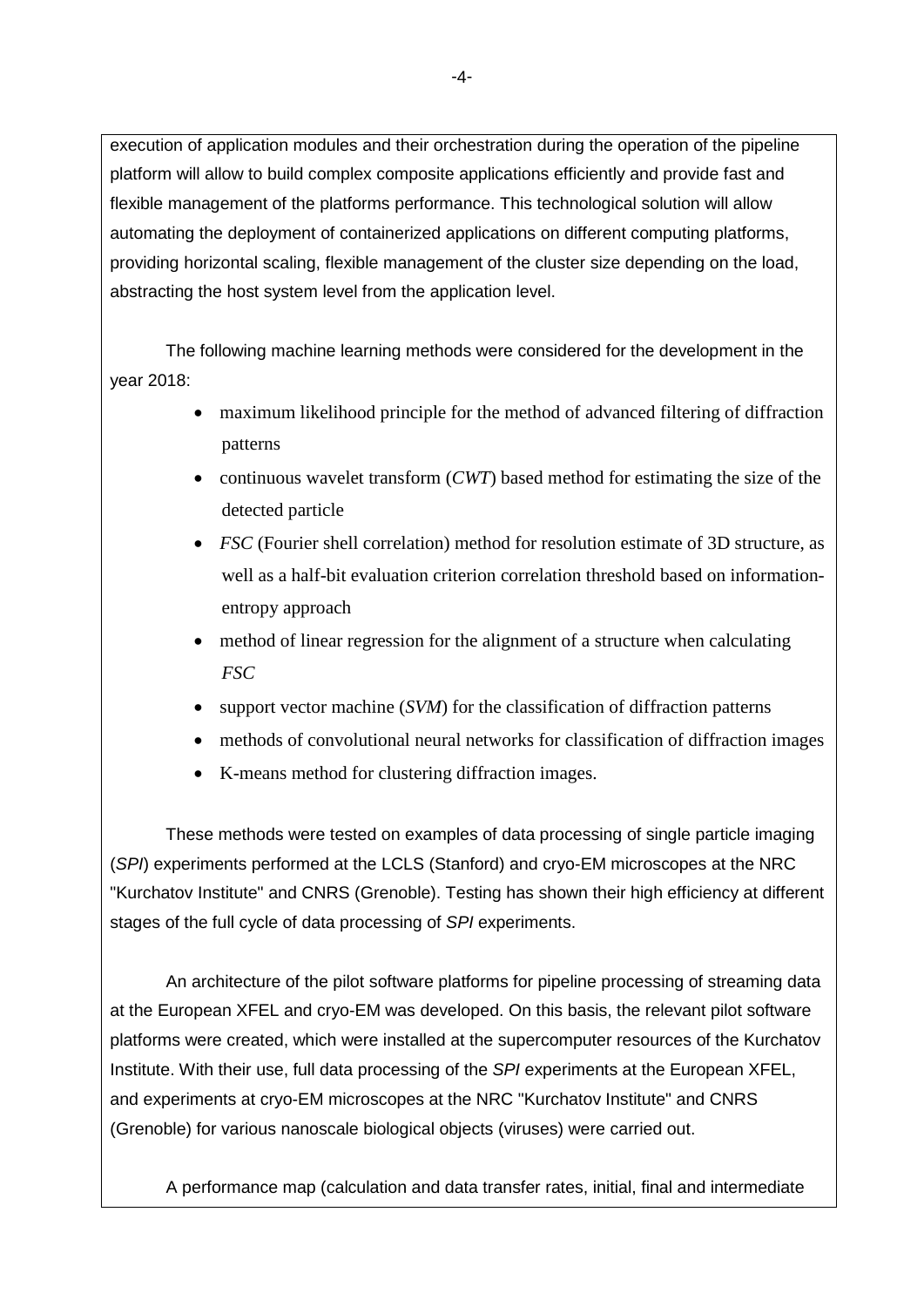data sizes for each application module in these platforms) of these pilot pipeline platforms at the supercomputer resources of the NRC Kurchatov Institute were obtained.

New modules of preprocessing of the first data of the *SPI* experiment (Proposal p2013, December 2017 at the European XFEL) were developed, which allowed to take into account the technical features of the detector used in this experiment. In particular the developed modules of the preprocessing module, the calibration of the detector, the filtering module blank images, the module correction of the background scattering and filtering images by their size. In addition, a module for assessing the resolution of the structure has been developed.

According to the results obtained in 2018, six articles indexed by international databases WoS and Scopus were published. Three publications are included in the first quartile Q1.

#### **DESY contribution to the project implementation**

The workflow of the SPI data analysis based on the data obtained at LCLS (Stanford, USA) and European XFEL (Hamburg, Germany) was developed (see Rose *et al.,* IUCrJ (2018)). This workflow consists of the following steps: intensity filtering, classification by the principle component analysis, filtering by the particle size distribution, orientation determination without symmetry constrains, and the final step of the phase retrieval. Special selection procedure based on the Principle Component Analysis (*PCA*) to improve data quality was used. On the next step these data, which were measured at the Linac Coherent Light Source (LCLS) XFEL, were used for orientation determination and three-dimensional (3D) reconstruction of the virus electronic density. The conducted analysis allowed us to identify and quantify nanoscale features of the PR772 virus with a resolution better than 10 nm, which is currently a world record. It was clearly demonstrated that the structure is shrinking in one direction and, as such, does not possess the ideal icosahedral symmetry.

In addition, a working group at DESY worked on the development of various methods of diffraction data analysis and, especially, on the method of angular X-ray cross-correlation analysis (XCCA), which has been applied to the analysis of phase transitions smectic-A−hexatic-B of the first order in the compound of liquid crystals (see Zaluzhnyy *et al.,* Phys. Rev. E (2018)). X-ray investigations revealed a discontinuous first-order transition into the hexatic phase. The temperature region of two-phase coexistence near the phase transition point diminishes with decreasing film thickness. The width of this temperature region as a function of the film thickness was derived on the basis of a Landau mean-field theory in the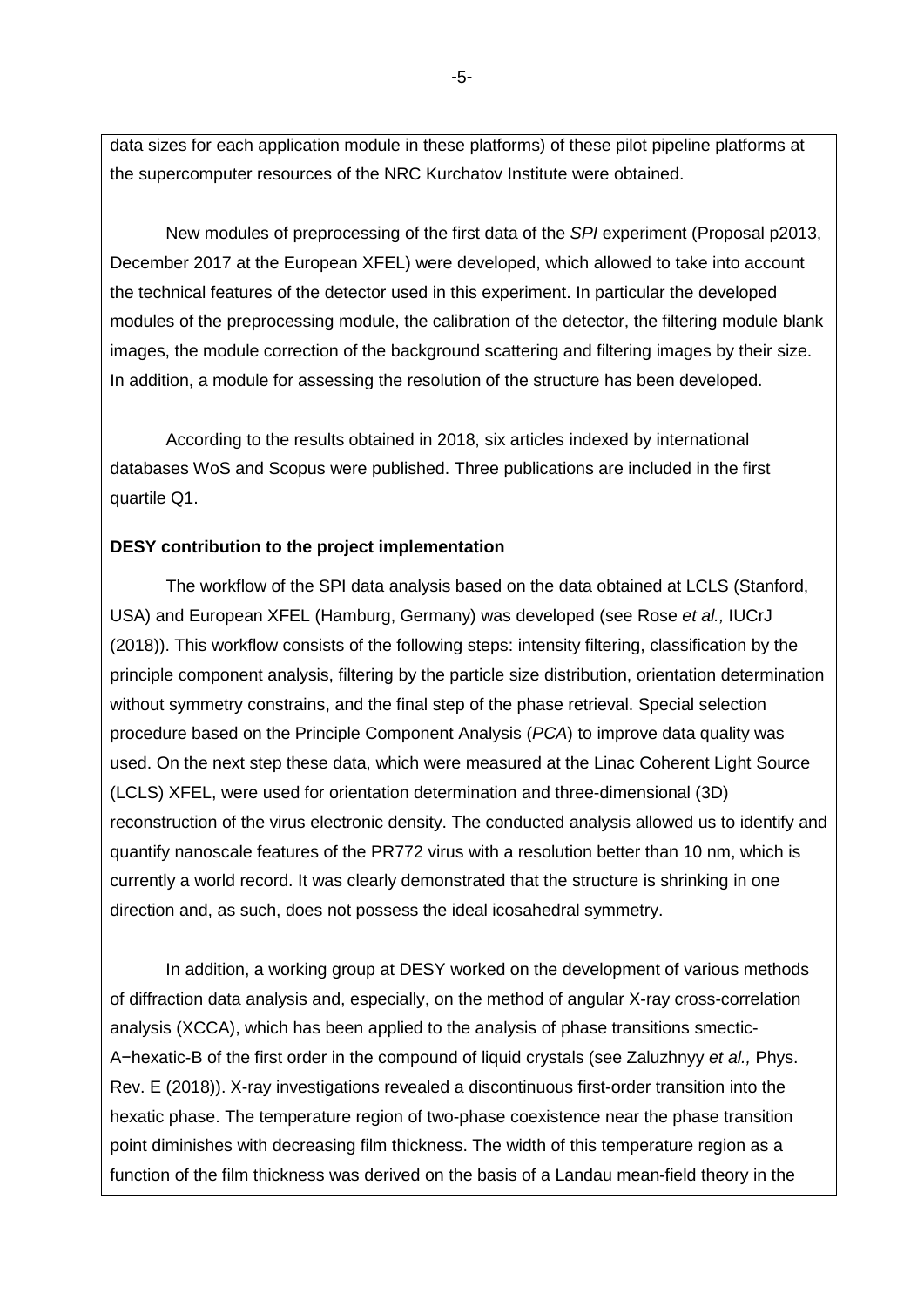vicinity of a tricritical point (*TCP*). Close to *TCP* the surface hexatic-B order penetrates anomalously deep into the film interior.

The work [Rose *et al.,* IUCrJ (2018)] includes among the authors of the project participants from both teams of the project: DESY and RSC "Kurchatov Institute". The members of the German team did the main work of analyzing the experimental data. At the same time contribution of the Russian team consisted mainly in the development and application of classification methods. That emphasizes the high degree of complementarity between the Russian and German teams in the implementation of this project. This work was also highlighted at the DESY Photon Science web site.

The head of the DESY team, I.A. Vartaniants, participated in the international conference XTOP 2018 - the 14th Biennial Conference on High Resolution X-Ray Diffraction and Imaging (http://www.ba.ic.cnr.it/ xtop2018/, Bari, Italy, 3rd to 7th September 2018). At this conference, he made an oral presentation on the basis of the results published in the work [Rose *et al.,* IUCrJ (2018)], where collaboration between German and Russian teams on this project was specially acknowledged.



**Fig. 1**. The workflow of the data processing and analysis for the single particle imaging (SPI) experiments at the X-ray Free-Electron Lasers.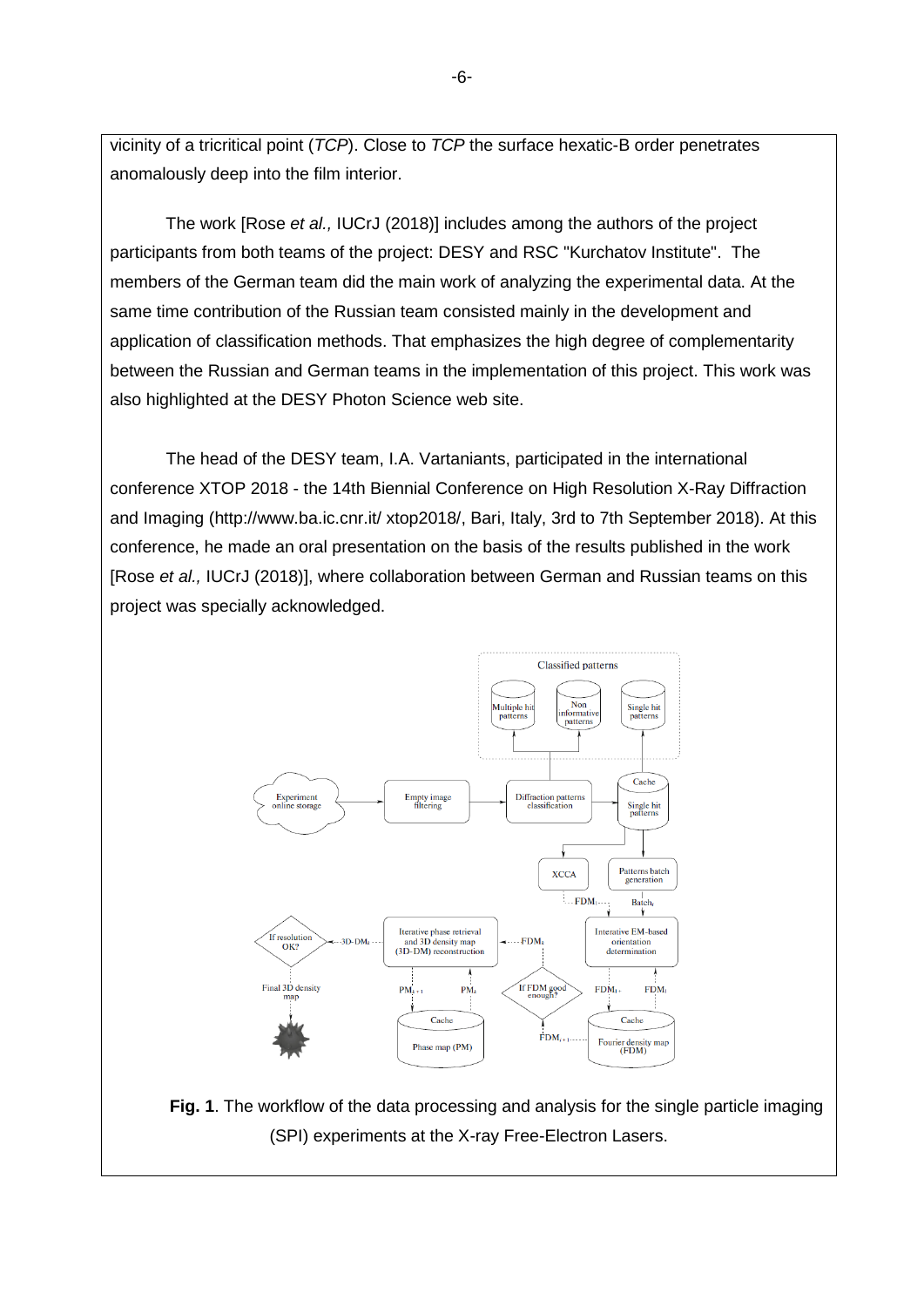

Journal of Physics: Conf. Series **955** 012005 (2018). doi :10.1088/1742-6596/955/1/012005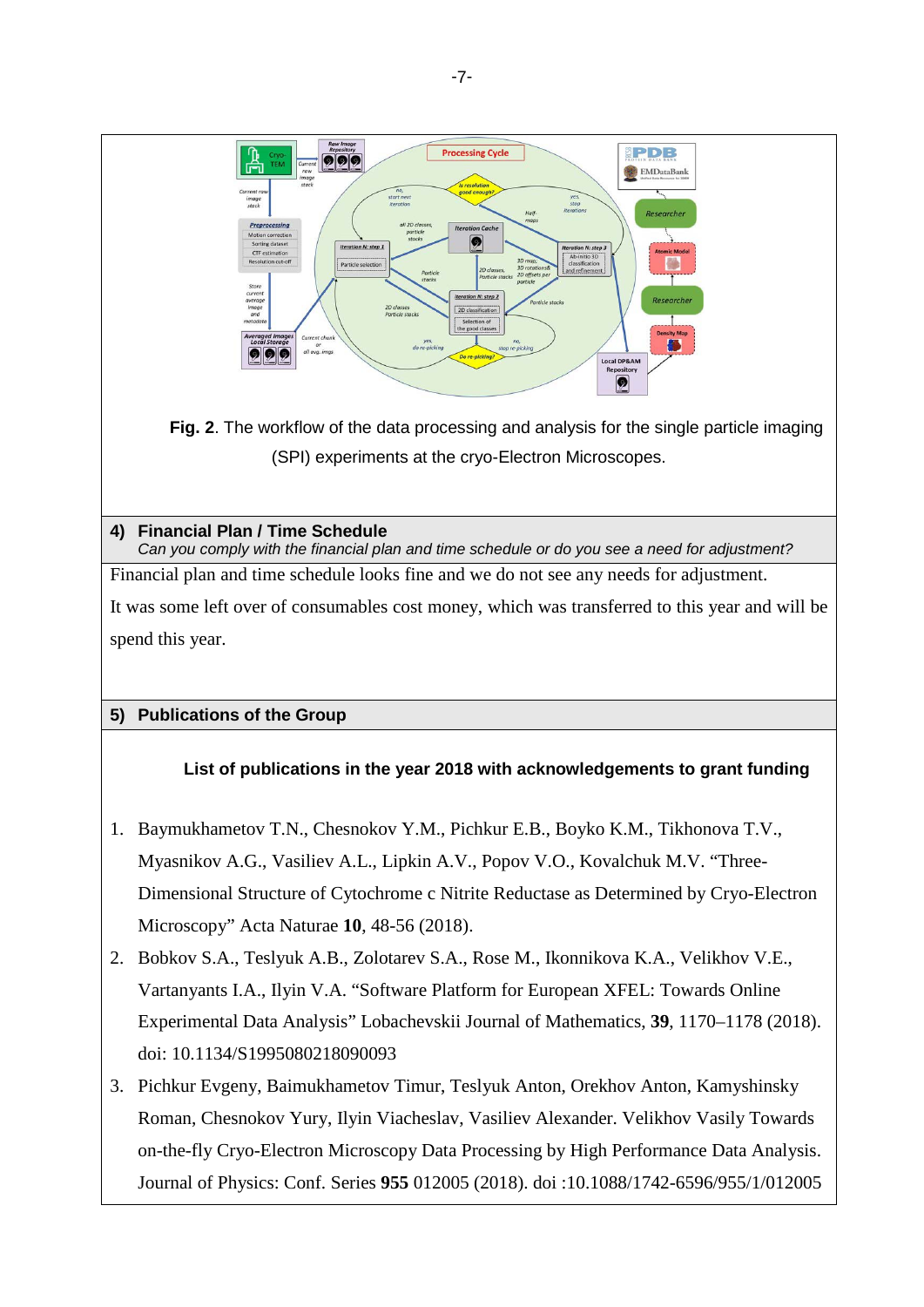- 4. Rose M., Bobkov S., Ayyer K., Kurta R.P., Dzhigaev D., Kim Y.Y., Morgan A.J., Yoon C.H., Wesphal D., Bielecki J., Sellberg A., Williams G., Maia F.R.N.C., Yefanov O.M., Ilyin V., Mancuso A.P., Chapman H.N., Hogue B.G., Aquil A., Barty A., Vartanyants I.A., "Single-particle imaging without symmetry constraints at an X-ray free-electron laser" IUCrJ **5**, 727-736 (2018). doi: 10.1107/S205225251801120X. Impact factor: 6.575.
- 5. Boyko Konstantin M., Baymukhametov Timur N., Chesnokov Yuri M., Hons Mishael, Leshchekina Sofya V., Konarev Petr V., Liprin Alexey V., Vasiliev Alexandre L., Masson Patrick, Popov Vladimir O., Kovalchuk Michail V. "3D structure of the natural tetrameric form of human butyrylcholinesterase as revealed by cryoEM, SAXS and MD" Biochimie **156**, 196-205 (2019). doi: 10.1016/ j.biochi.2018.10.017. Impact factor: 3.188.
- 6. Ivan A. Zaluzhnyy, Ruslan P. Kurta, Nastasia Mukharamova, Young Yong Kim, Ruslan M. Khubbutdinov, Dmitry Dzhigaev, Vladimir V. Lebedev, Elena S. Pikina, Efim I. Kats, Noel A. Clark, Michael Sprung, Boris I. Ostrovskii, and Ivan A. Vartanyants, "Evidence of a first-order smectic-hexatic transition and its proximity to a tricritical point in smectic films" Phys. Rev. E, **98** 052703 (2018). doi: 10.1103/ PhysRevE.98.052703. Impact factor: 2.366.

#### **6) External Funding**

We did not requested for any external funding

### **7) Patent Applications** *No. of pending/granted patents*

We did not submitted any Patent Applications

### **8) Awards received by Group Members**

The group members did not received any awards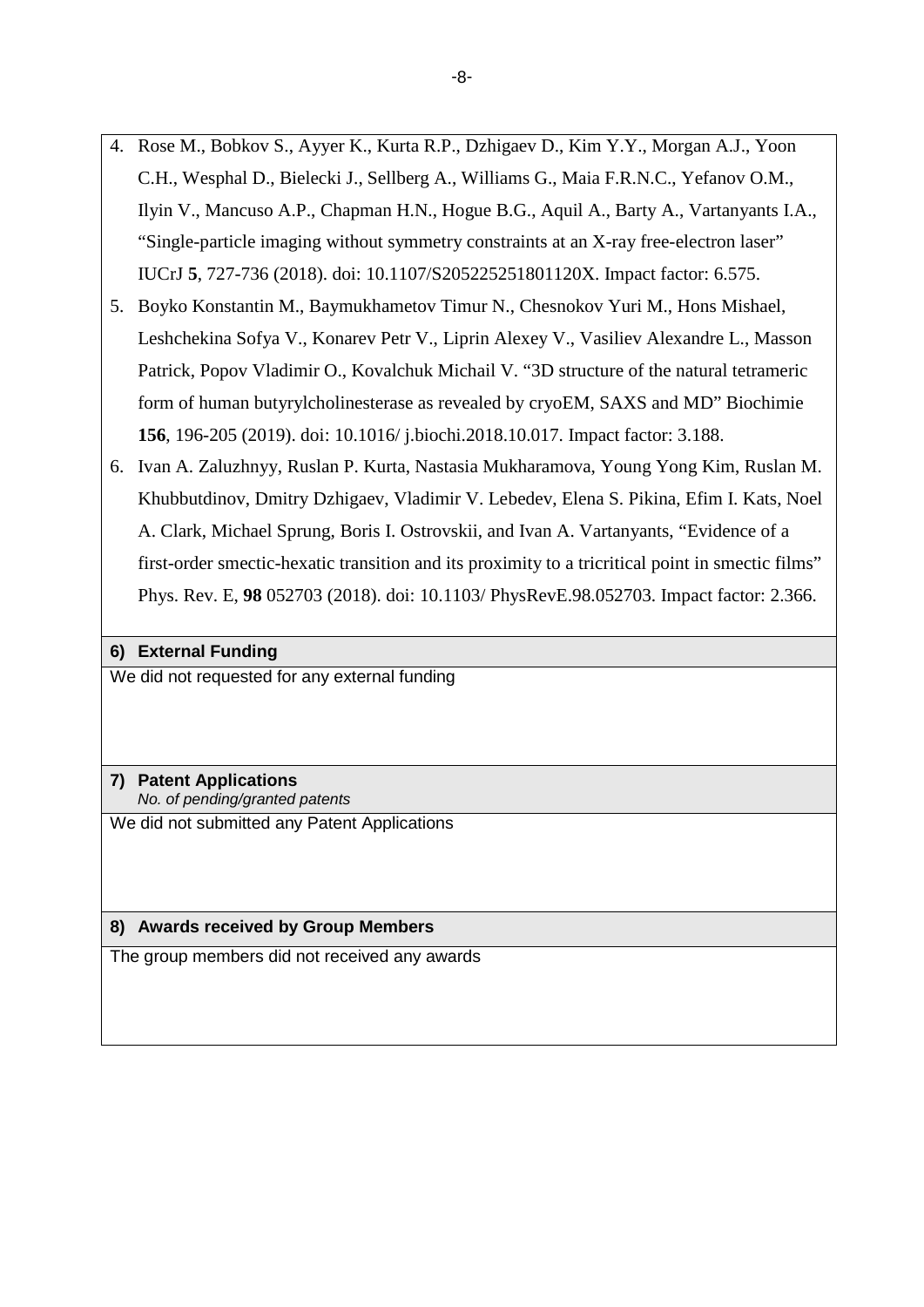#### **Appendixes: I**

#### **Conferences where results in the frame of the grant funding were presented**

- 1. International Conference on Computer Simulation in Physics and beyond (http://csp2018.ac.ru, September 24-27, 2018, Moscow, Russia). S. Zolotarev "Analysis of 3D structure resolution limits in single particle imaging with limited data" (oral presentation).
- 2. The 5-th school of young scientists: "Modern methods of electron and probe microscopy in the study of organic, inorganic nanostructures and nano-biomaterials" (https://www.crys.ras.ru/rcem/shkola, 26-27 August 2018, Chernogolovka, Russia). T.N. Baymukhametov "Spatial structure of cytochrome c nitrite reductase from bacteria Thioalkalivibrio nitratireducens studied by by Cryo-Electron Microscopy " (oral presentation).

Abstracts are published in the school Abstract book, p. 76-77 (2018) https://www.crys.ras.ru/document/RCEM-2018/RCEM-2018\_abstracts\_(school).pdf

3. The 14th Biennial Conference on High Resolution X-Ray Diffraction and Imaging (XTOP 2018) (http://www.ba.ic.cnr.it/xtop2018/, Bari, Italy, 3rd to 7th September 2018). I. A. Vartaniants "Single particle imaging without symmetry constraints at an X-ray free-electron laser" (oral presentation).

Abstracts are published in XTOP Abstract book, p. 78 (2018).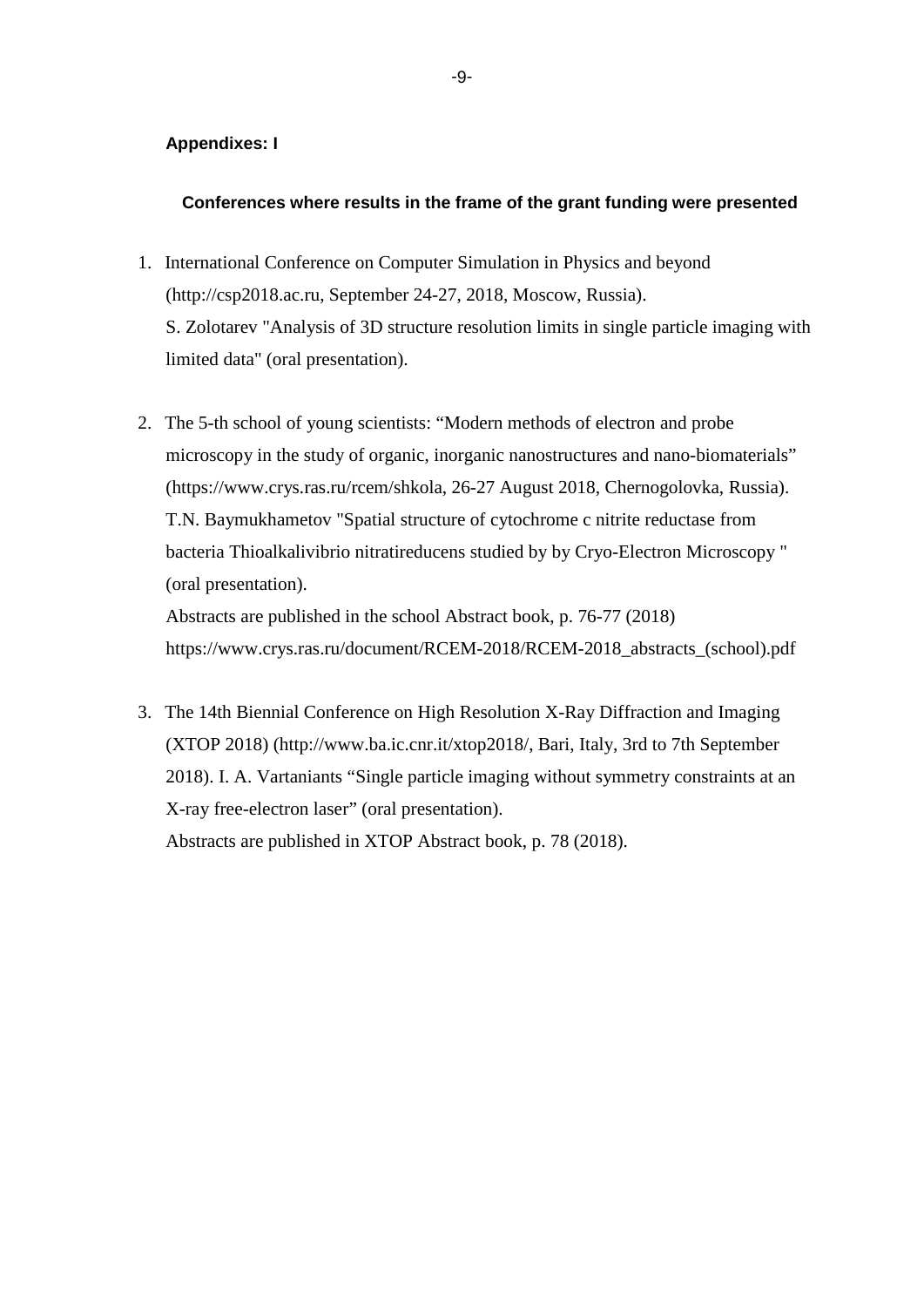**Appendixes: II**

## **Kick-off Meeting February 15-16, 2018 DESY Bld. 25f, Sem. Rm. 456**

## **February 14, 2018**

Arrival to DESY Visit to European XFEL

## **February 15, 2018**

*Open sessions*

- **9:00 – 9:15** E. Weckert (DESY) Welcome to DESY
- **9:15 – 9:30** I. Vartaniants (DESY)
- The project start: view from DESY
- **9:30 – 9:45** V. Ilyin (Kurchatov Institute) The project start: view from Kurchatov Institute
- **9:45– 10:15** S. Dusterer/W. Wurth (DESY, HH University) Status of FLASH and challenges for data analysis
- **10:15 – 10:45** A. Vasiliev (Kurchatov Institute) Cryo-EM opportunities for high-resolution cryo-microscopy of biological samples and challenges for Big Data evaluation
- **10:45 – 11:15** Coffee break
- **11:15 – 11:45** K. Giewekemeyer/ A. Mancuso (European XFEL) SPB/SFX instrument at European XFEL, first results of operation and challenges of Big Data storage and evaluation
- **11:45 – 12:15** A. Teslyuk (Kurchatov Institute) HPC/HTC infrastructure of Kurchatov Institute: opportunities of Big Data storing and evaluating.
- **12:15 – 14:00** Lunch
- **14:00 – 14:30** E. Pichkur (Kurchatov Institute) Towards on-the-fly Cryo-Electron Microscopy Data Processing by High Performance Data Analysis
- **14:30 – 14:45** R. Kurta (European XFEL) XCCA analysis of diffraction patterns in SPI experiments
- **14:45 – 15:00** S. Bobkov (Kurchatov Institute)

Classification of diffraction patterns in SPI experiments

- **15:00 – 15:15** M. Rose (DESY) Analysis and reconstruction of virus structure from SPI experiments
- **15:15- 15:30** G. Mercurio (HH University)
	- Time-resolved photoemission measurements at FLASH
- **15:30 – 16:00** Coffee break
- **16:00 – 16:15** Luca Gelisio (DESY)

Molecular dynamics atomistic and scattering simulations

- **16:15 – 16:30** S. Zolotarev (Kurchatov Institute) Reconstruction of orientations with EMC algorithm. Challenges and possible was for improvement.
- **16:30 – 16:45** K. Ikonnikova (Kurchatov Institute) Analysis of 3D structure resolution limits in single particle imaging with limited data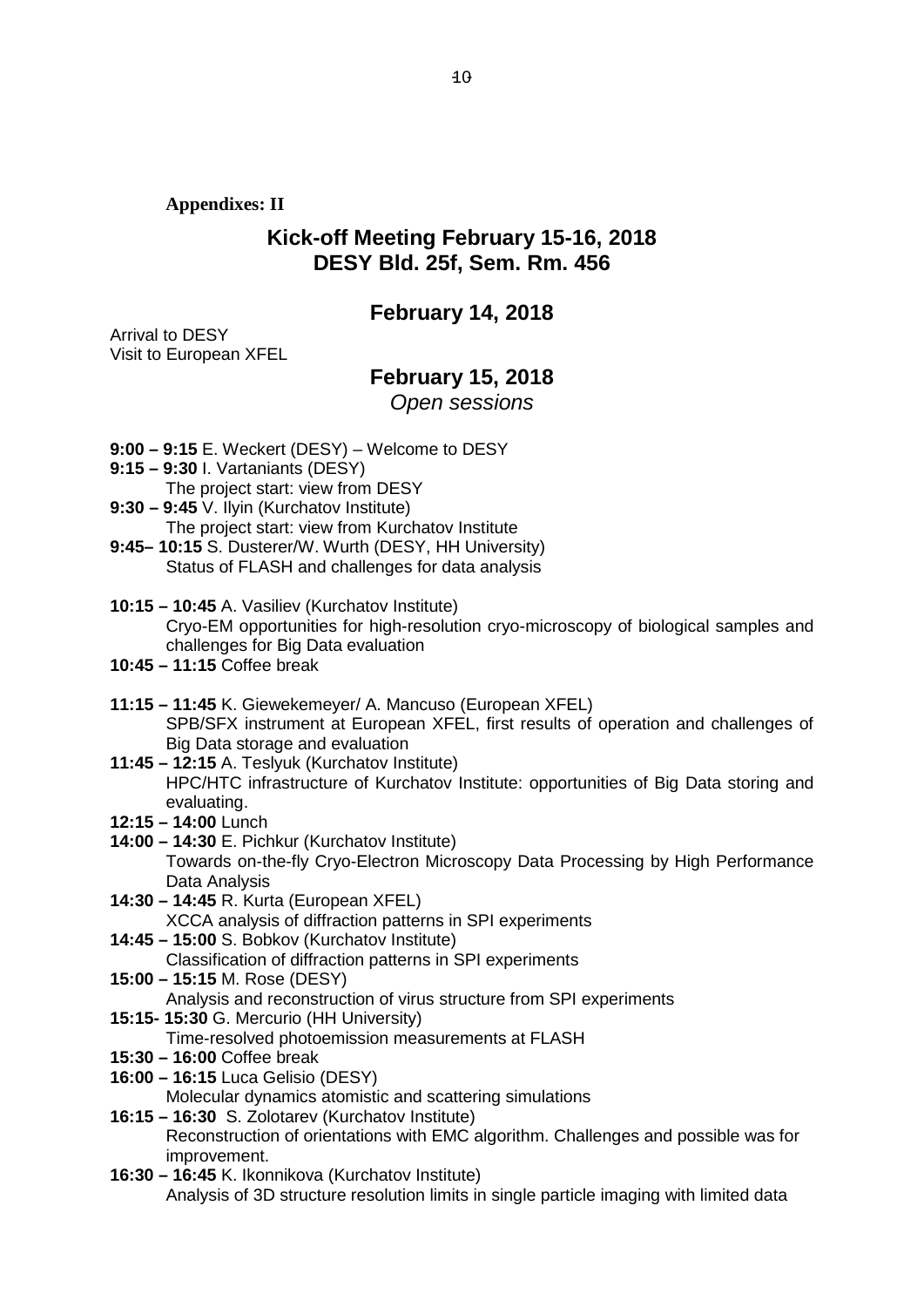**16:45 – 17:00** A. Orekhov (Kurchatov Institute) Cryo-electron microscopy in polymer investigations **17:00 – 17:15** I. Vartaniants (DESY) Summary of the first day and tasks for the second day

**19:00** – Dinner at DESY Bistro

# **February 16, 2018**

### *Open sessions (continued)*

- **9:00 – 9:15** Yu.Chesnokov (Kurchatov Institute) Cryo-Electron Tomography and Subtomogram Averaging
- **9:15 – 9:30** T. Baimukhamedov (Kurchatov Institute) Cryo-electron tomography and sub-tomogram averaging of eukaryotic polyribosomes
- **9:30 – 9:45** R. Kamishinsky (Kurchtov Institute) Single Particle Cryo-EM of Membrane Proteins

## *Closed sessions for the participants of the Project*

**9:45 – 10:45** Discussion of the milestones of the Project (mediators I. Vartaniants, V. Il'in, A. Vasiliev)

**10:45 – 11:15** Coffee break

**11:15 – 12:30** Discussion of the milestones of the Project (mediators I. Vartaniants, V. Ilyin, A. Vasiliev)

**12:30 – 13:00** I. Vartaniants (DESY), V. Ilyin&A. Vasiliev (Kurchatov Institute) Concluding remarks and close of the Meeting

**15:00** Visit to CSSB Kay Grünewald

# **February 17, 2018**

Departure from DESY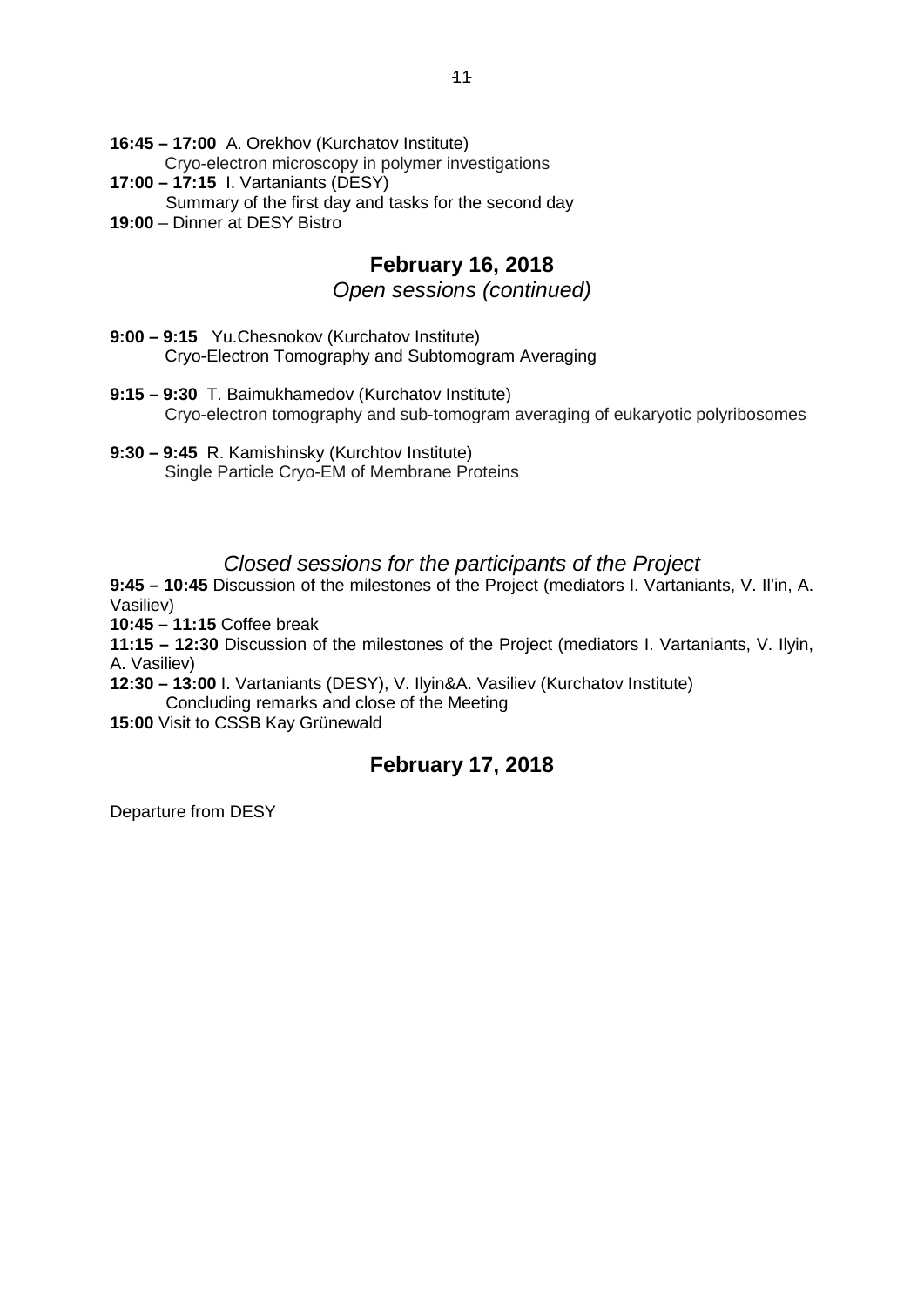**Appendixes: III**

**Schedule of the Meeting on Joint RSF-Helmholtz Project RSF № 18-41-06001, Helmholtz grant № HRSF-002 "New avenues in information and data science: advanced imaging applications at the XFEL and cryo-EM frontier" November 27-28 2018, Moscow**

## **November 27, 11.00 -18.00**

- 1. V. Ilyin (NRC KI). Open remarks. Status of the Project, view from RF
- 2. I. Vartaniants (DESY). Status of the Project, view from DESY
- 3. A. Vasiliev (NRC KI). Status of the Project, KrioEM
- 4. Sergey Bobkov (NRC KI), "First elements of data flow processing pipeline for XFEL"
- 5. Sergey Zolotarev (NRC KI), "Methods for processing of low-quality SPI data in context of EuXFEL p2013 experiment"
- 6. Anton Teslyuk (NRC KI), "A review of containerization and virtualization technologies for HPDA"
- 7. Max Rose (DESY, Germany), "X-ray single particle imaging without symmetry constraints"
- 8. Young Yong Kim (DESY, South Korea), "High-resolution 3D reconstruction of biological samples using coherent X-ray diffraction images"
- 9. Dmitri Lapkin (DESY), "Resolving Crystalline Domains and Domain Boundaries in Nanocrystal Superlattices using angular x-ray cross-correlation approach"
- 10. Ruslan Khubbutdinov (DESY), "Coherence properties of 4th generation synchrotron sources"
- 11. Dameli Asalaulova (DESY), "Initial data analysis of single particle imaging experiment at LCLS in 2018"

### **November 28, 11.00-17.30**

- 12. Jurij Chesnokov (NRC KI), "Contextual data to local astigmatism estimation"
- 13. Timur Bajmukhometov (NRC KI), "Cryo-EM data processing part in the article "3D structure of the natural tetrameric form of human butyrylcholinesterase as revealed by cryoEM, SAXS and MD".